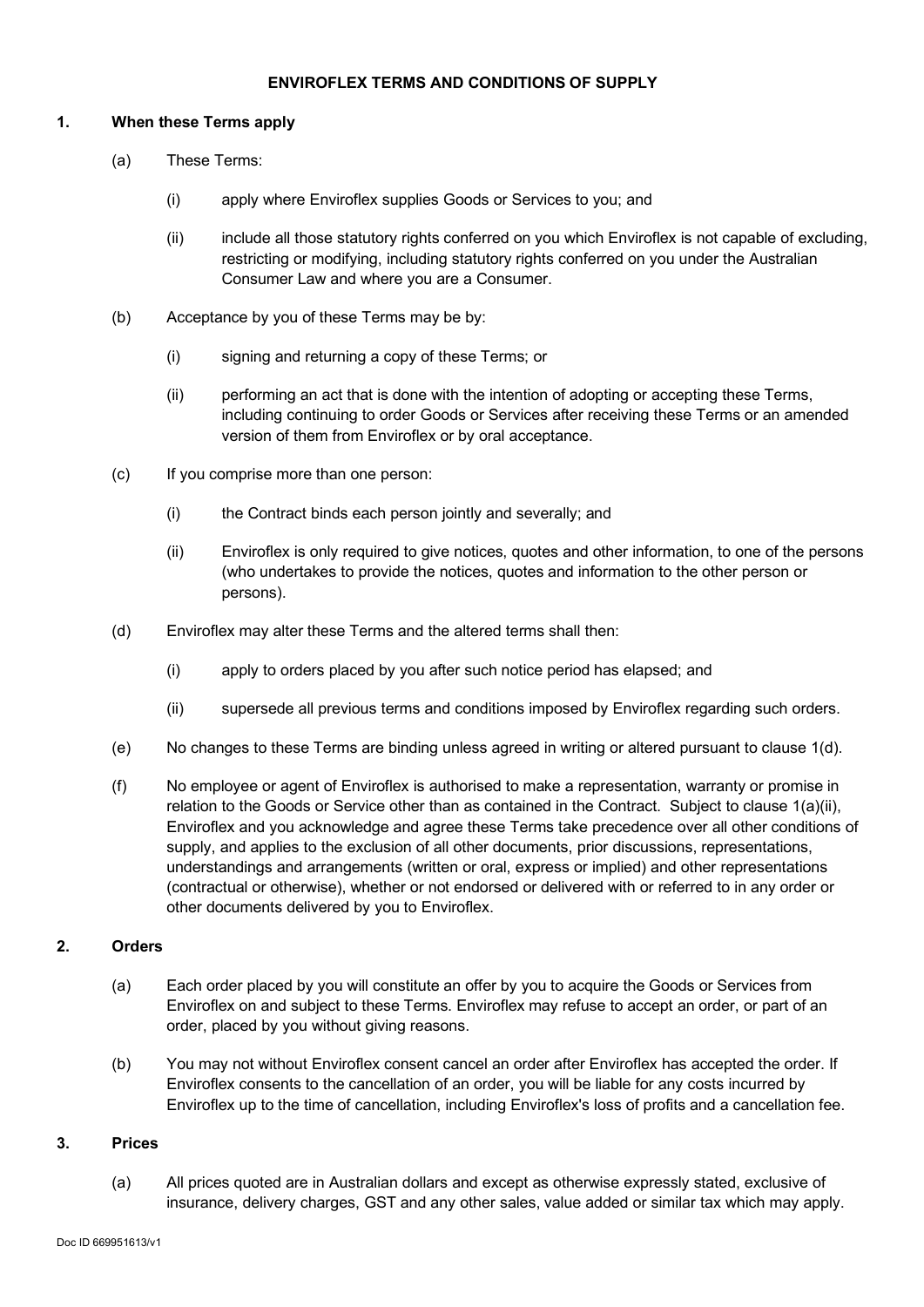- (b) The price of the Goods and Services will be:
	- (i) in the absence of a quoted price given in writing by Enviroflex, Enviroflex's price at the date of Enviroflex's acceptance of the order according to Enviroflex's current price list; or
	- (ii) Enviroflex's quoted price which will be binding on Enviroflex:
		- (A) for a period stated in Enviroflex's quotation; and
		- (B) if no period is stated in the quotation, a period of 30 days from the date of the inspection of the premises,

and which may be accepted by you, by written notice to Enviroflex, at any time within that period unless earlier revoked in writing by Enviroflex.

- (c) Price lists are not an offer. You acknowledge that price lists may be varied from time to time without notice and that it is your responsibility to check Enviroflex's price lists prior to placing an order. Should the price of a Good or Service change between you placing an order for that Good or Service and Enviroflex accepting the order, you may cancel the order for that Good or Service, by notifying Enviroflex in writing within 24 hours of Enviroflex's acceptance of the order.
- (d) If a party makes a taxable supply under the Contract (**Supplier**), then the recipient of the taxable supply (**Recipient**) must also pay, in addition to the consideration for that supply, the amount of GST payable in respect of the taxable supply at the time the consideration for the taxable supply is payable. Despite anything stated in this clause, the Recipient is not obliged under the Contract to pay the amount of any GST payable until the Supplier provides it with a valid tax invoice for the taxable supply. If an adjustment event arises in relation to a taxable supply made by a Supplier under the Contract, the amount paid or payable by the Recipient pursuant to this clause will be amended to reflect this and a payment will be made by the Recipient to the Supplier or vice versa as the case may be.

## **4. Payment**

- (a) You must pay the Price for Goods or Services supplied to you by credit card (plus any charges that may be applicable) or bank transfer.
- (b) Time for payment for the Goods and Services is of the essence and will be stated on Enviroflex's invoice, quotation or any other order forms. If no time is stated by Enviroflex then payment must be made on delivery of the Goods or the performance of the Services (as applicable).
- (c) Payments are to be made to Enviroflex without any deduction or discount other than as stated in these Terms or in the relevant invoice, quotation or order form. All payments received from you may be applied by Enviroflex in the manner Enviroflex determines.
- (d) Unless otherwise agreed in writing between the parties, Enviroflex may withhold delivery of the Goods until you have paid for them in full, in which case payment must be made on or before the delivery date.
- (e) Without prejudice to any other rights or remedies of Enviroflex, if you fail to make (whether in full or in part) any payment required under these Terms on or before the due date for payment, then:
	- (i) you must pay to Enviroflex interest on the unpaid amount at 1.5% per annum above the average of the most recent prime rate, indicator rate, or reference rate (however described) for business overdrafts published by the Commonwealth Bank of Australia; and
	- (ii) such interest will accrue from the date payment was due to the date payment is made, will be calculated daily and capitalised monthly and must be paid by you upon demand by Enviroflex.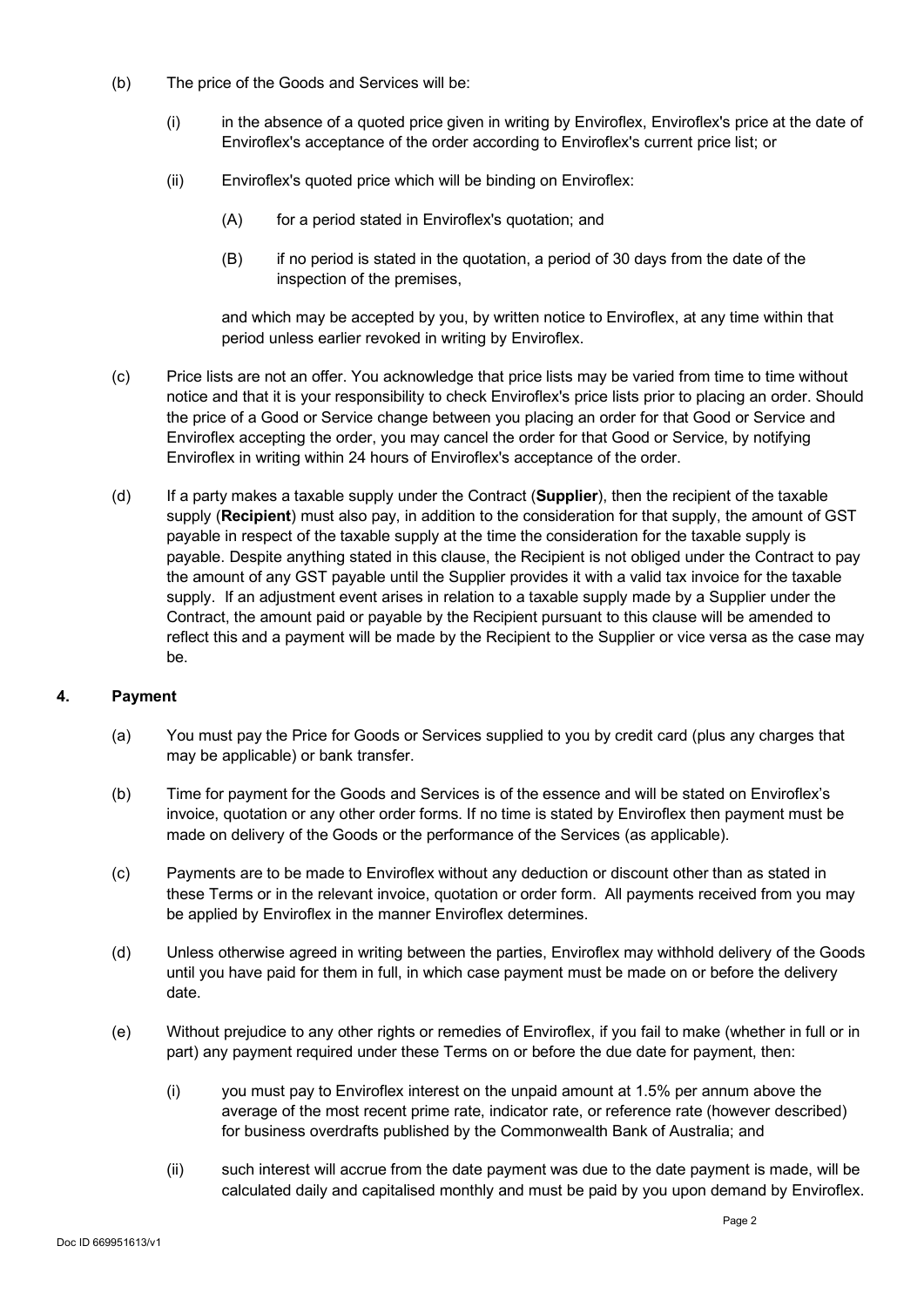(f) If Enviroflex takes steps or action to recover any amount due to it you will be responsible for all Loss incurred by Enviroflex in recovering the monies due.

## **5. Delivery and Installation**

- (a) You must make the delivery premises available at the time agreed in advance by the parties. If the premises is not available at the agreed time, an "unproductive call fee" of \$200 will be charged to you by Enviroflex.
- (b) You:
	- (i) may be required to provide scaffolding in compliance with all laws and at your cost, for all Goods and Services provided by Enviroflex at a height exceeding two metres from the ground;
	- (ii) must provide Enviroflex with a "Certificate of Electrical Safety" or warrant that there is a functional electrical trip switch prior to installation of Goods comprising of "Envirowall" products;
	- (iii) must, in the case of Spray installs provide to site tap water and 2 sources of 15 Amp/240 volt power; and
	- (iv) must, in the case of non "Envirowall" installations, where the property has power, ensure it is turned off for the duration of the install;
	- (v) must, where you are installing the Goods, comply with the manufacturer's instructions.
- (c) Enviroflex will use all commercially reasonable efforts to deliver the Goods and Services for which it has accepted an order by the date (if any) specified in the order and in the absence of any date, within a reasonable time.
- (d) To the extent permitted by law, failure of Enviroflex to deliver Goods by the date specified in the order does not entitle either party to treat an order or the Contract as repudiated. Except where Enviroflex's liability may not be excluded under the Australian Consumer Law, Enviroflex is not liable for any Loss due to the failure by Enviroflex to deliver the Goods (or any of them) promptly or at all, other than to refund any Price paid by you where the Goods are not delivered at all.
- (e) Enviroflex may deliver the Goods by separate instalments. Each separate instalment will be invoiced and must be paid for in accordance with these Terms.
- (f) Delivery of the Goods to a third party nominated by you is deemed to be delivery to you for the purposes of these Terms.

## 6. **Title, Risk and Insurance**

- (a) The Goods are entirely at your risk from the moment of the delivery to your point of delivery or on collection, even though title in the Goods has not passed to you at the time.
- (b) Title to the Goods passes to you on payment in full (in cash or cleared funds) of the Price for the Goods and all other amounts payable by you to Enviroflex on any account whatsoever .
- (c) Until full payment in cleared funds is received by Enviroflex for all Goods supplied by it to you, as well as all other amounts payable by you to Enviroflex on any account whatsoever:
	- (i) legal title and property in all Goods supplied under the Contract remain vested in Enviroflex and does not pass to you;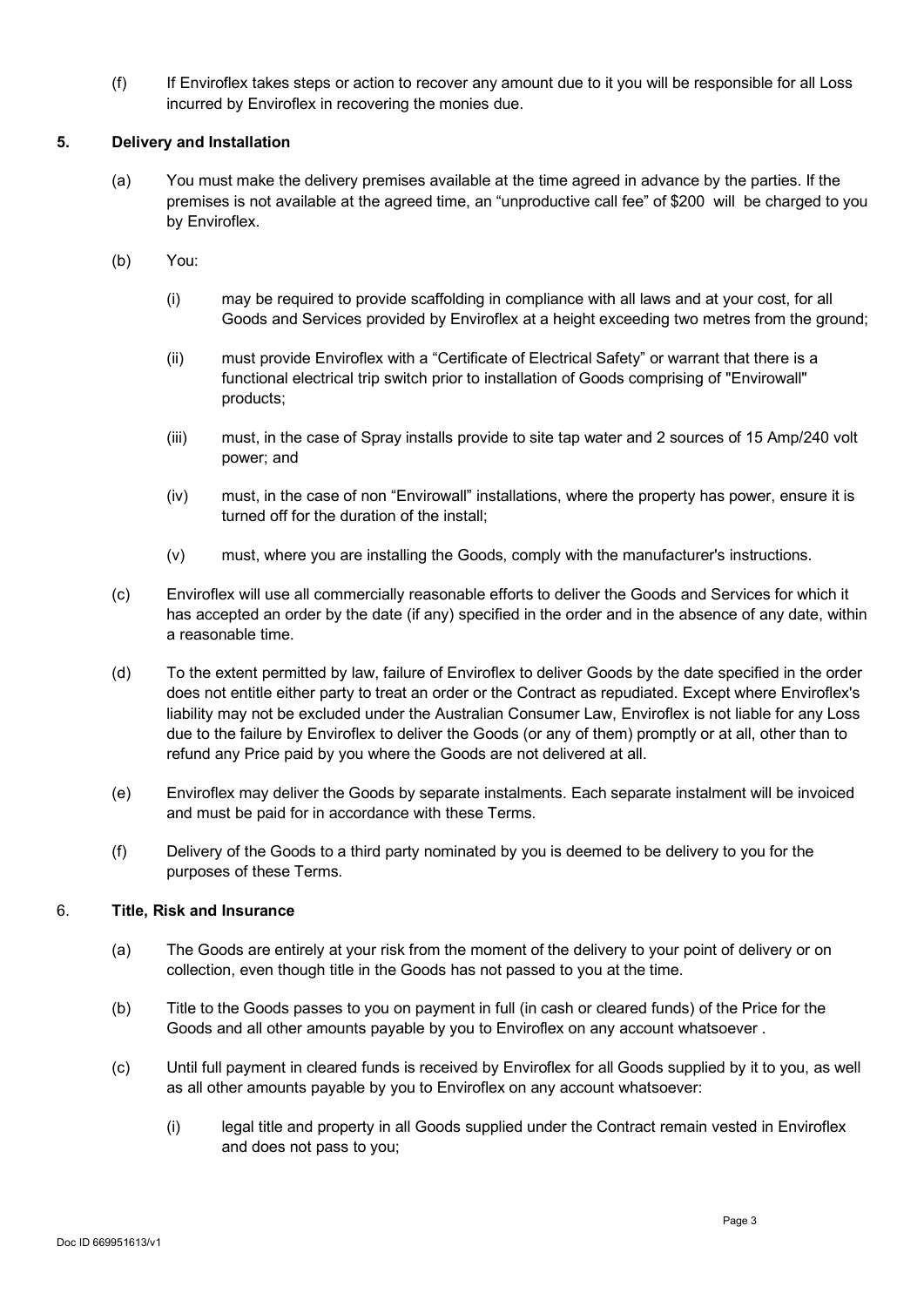- (ii) subject to (iii), you must keep the Goods separate from other goods and maintain the labelling and packaging of Enviroflex so that they are readily identifiable as the property of Enviroflex;
- (iii) you must not sell the Goods except in the ordinary course of your business (if applicable);
- (iv) you must, at your own cost, insure and keep insured the Goods against such risks as a prudent owner of the Goods would insure at their full cost price, with a reputable insurance company; and
- (v) Enviroflex may, at any time, demand the return of the Goods and shall be entitled without notice to you and without liability to you, to enter any premises where it suspects the Goods may be located in order to search for and remove the Goods without committing a trespass, even though they may be attached or annexed to other goods or land not the property of Enviroflex, and for this purpose you irrevocably license Enviroflex to enter such premises, undertake that you will procure any necessary authority to enter from any relevant person and also indemnifies Enviroflex from and against all loss suffered or incurred by Enviroflex as a result of exercising its rights under this clause, except to the extent that such loss was directly caused by Enviroflex's acts or omissions.

### **7. Defective Goods and Services**

- (a) You must, as soon as possible after delivery and installation (where applicable), check whether the Goods and Services were damaged or defective when delivered and/or installed.
- (b) The Goods and Services will be considered to have been supplied in good condition unless you give Enviroflex notice of the damage or defect within two business days after supply and/or installation.
- (c) If you give Enviroflex notice under clause 7(b) in respect of Goods, you must:
	- (i) preserve the Goods in the state in which they were delivered; and
	- (ii) during that period, allow Enviroflex access to your premises to inspect the Goods.
- (d) To the extent permitted by law (and in particular, the Australian Consumer Law), Enviroflex's liability:
	- (i) in respect of defective Goods or for breach of a condition, warranty or Consumer Guarantee applicable to the Goods is limited to any one of the following options as determined by Enviroflex:
		- (A) replacement of the Goods or the supply of equivalent Goods;
		- (B) repair of the Goods;
		- (C) payment of the cost of replacing the Goods or of acquiring equivalent Goods;
		- (D) payment of the cost of repairing the Goods; or
		- (E) where you are not a Consumer, provision of a credit.
	- (ii) in respect of defective Services or for a breach of a condition, warranty or Consumer Guarantee applicable to Services is limited to any one of the following options as determined by Enviroflex:
		- (A) provide the Services again;
		- (B) pay the cost of having the Services provided again; or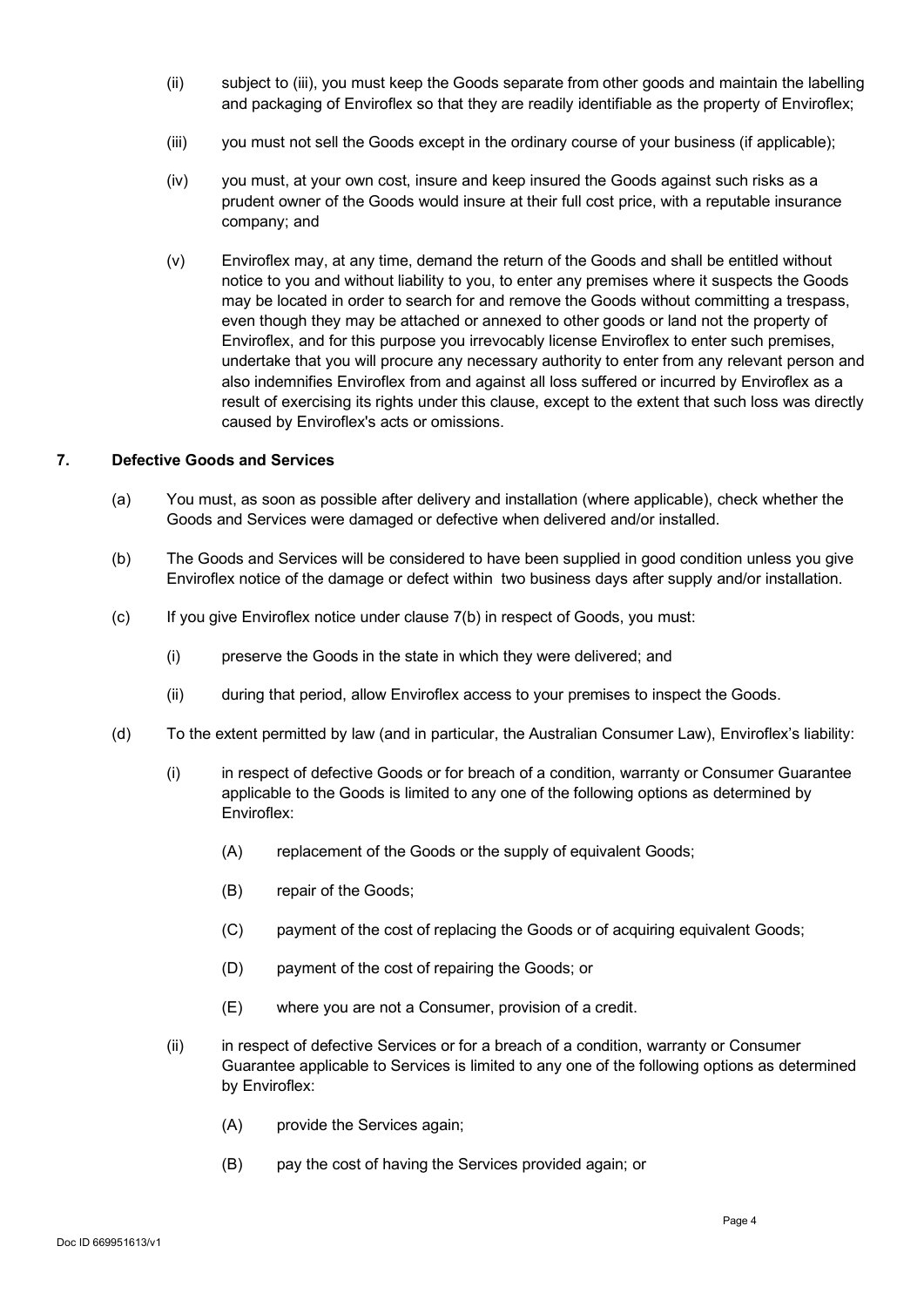- (C) where you are not a Consumer, provision of a credit.
- (e) For the avoidance of doubt:
	- (i) you must not carry out any remedial work to alleged defective Goods without first obtaining the written consent of Enviroflex to do so; and
	- (ii) Enviroflex is not liable for damage or defects to Goods which was due to the act or omission of another person, or to some other cause beyond Enviroflex control, such as where under floor insulation is damaged by the subsequent installation of heating ducts by a third party.

### **8. Claims and Liability**

- (a) You must:
	- (i) promptly inform Enviroflex of all complaints or claims relating to any of the Goods or Services;
	- (ii) not admit liability or resolve or settle any complaint or claim relating to any of the Goods or Services which may result in Enviroflex incurring any liability (whether to a customer, you or any other person); and
	- (iii) deal promptly with all complaints or claims relating to any of the Goods or Services in a manner that will not result in Enviroflex incurring any liability.
- (b) Except only for those rights and remedies that you have in respect of the Goods or Services under the Australian Consumer Law which cannot be lawfully excluded, restricted or modified:
	- (i) Enviroflex excludes any liability for Consequential Loss; and
	- (ii) Enviroflex is not liable to you for any other Loss which you suffer, incur or are liable for in connection with supply of the Goods or Services under the Contract, except in accordance with clause 7(d) or to the extent that the other Loss was caused by Enviroflex's negligent acts or omissions.

## **9. Warranties**

- (a) All Goods supplied are covered by such warranties as are specified by the relevant manufacturer and are subject to the product standards detailed by the relevant manufacturer.
- (b) No warranty or guarantee is given by Enviroflex that the Goods will correspond in appearance with any sample, display, or goods previously sold, except as required under the Australian Consumer Law.
- (c) You warrant to Enviroflex that:
	- (i) before entering into this Contract, you made your own enquiries to satisfy yourself as to the truth and accuracy of, and has therefore not relied upon, any written or oral information provided by Enviroflex; and
	- (ii) you have fully informed yourself in relation to all legal and operational requirements related to the supply and use of the Goods and Services and made your own assessment of the suitability of the Goods and Services for the use to which they will be put.

#### **10. Termination**

(a) Either party (**Terminating Party**) may immediately terminate the Contract by written notice to the other party if the other party (**Defaulting Party**):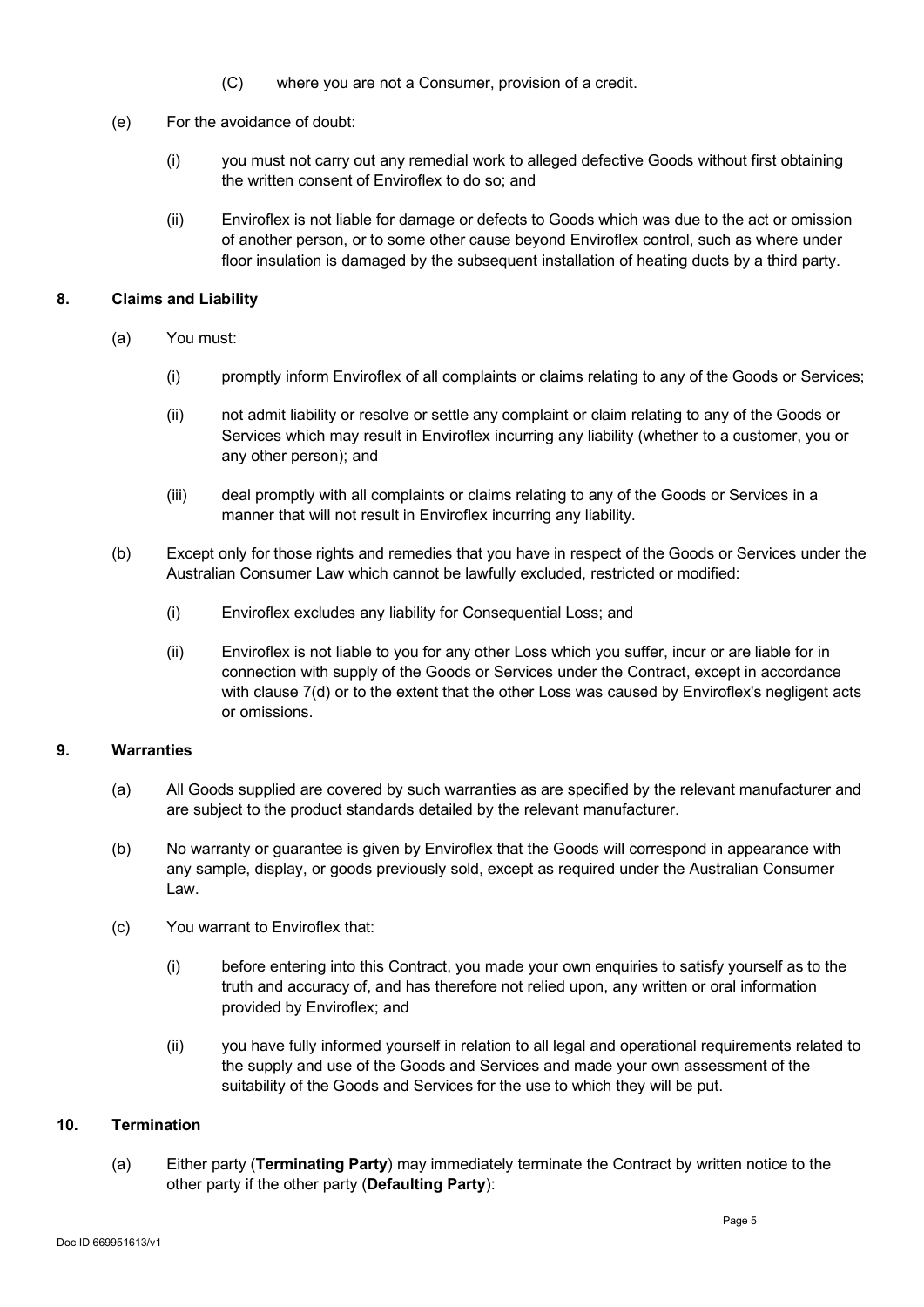- (i) breaches the Contract in a material respect and, in the reasonable opinion of the Terminating Party, the breach:
	- (A) cannot be remedied; or
	- (B) can be remedied, but is not remedied by the Defaulting Party within 10 business days after the Terminating Party gives the Defaulting Party notice of the breach; or
- (ii) suffers an Insolvency Event.
- (b) If the Contract is terminated under this clause 10, Enviroflex will have an immediate right to possession of Goods held by you and all amounts owing by you in respect of the Goods together with all other debts owing by you to Enviroflex will become due and payable and must be paid by you on demand by Enviroflex. Further, Enviroflex will be entitled (without prejudice to any other right or remedy provided under these Terms or otherwise) to do any one or more of the following:
	- (i) suspend indefinitely all further deliveries of Goods in respect of any orders being processed for delivery and cancel any order or refuse to accept any further orders;
	- (ii) cancel any credit facility provided to you;
	- (iii) require the return of all Goods the property in, and ownership of, has not passed in accordance with clause 6(b); and
	- $(iv)$  exercise its rights under clause  $6(c)(v)$  to enter your premises wherever situated without impediment, and with the full co-operation and assistance of you, to locate, retrieve and take possession of Goods held by you.

#### **11. Force Majeure**

Where Force Majeure prevents or delays Enviroflex from performing any obligation under the Contract, the requirement to perform that obligation is suspended as long as the Force Majeure continues.

#### **12. Privacy and consent to marketing activities**

- (a) You agree that personal data provided by you may be used and retained by Enviroflex for the following purposes and for other purposes as may be agreed between you and Enviroflex or required by law from time to time:
	- (i) the provision of Goods and Services;
	- (ii) the marketing of goods or services by Enviroflex, its agents or distributors in relation to Enviroflex's goods and services, including by describing the Goods and Services provided to you;
	- (iii) analysing, verifying or checking your credit, payment and status in relation to provision of Goods and Services;
	- (iv) processing of any payment instructions, direct debit facilities and credit facilities requested by you; and
	- (v) enabling the daily operation of your account and the collection of amounts outstanding in your account in relation to the Goods or Services.
- (b) You consent to Enviroflex including images, videos and descriptions of the provision and delivery of your Goods and Services (which may include images, videos and descriptions of the delivery premises) to promote Enviroflex by any form of media, including on Enviroflex's website, blog and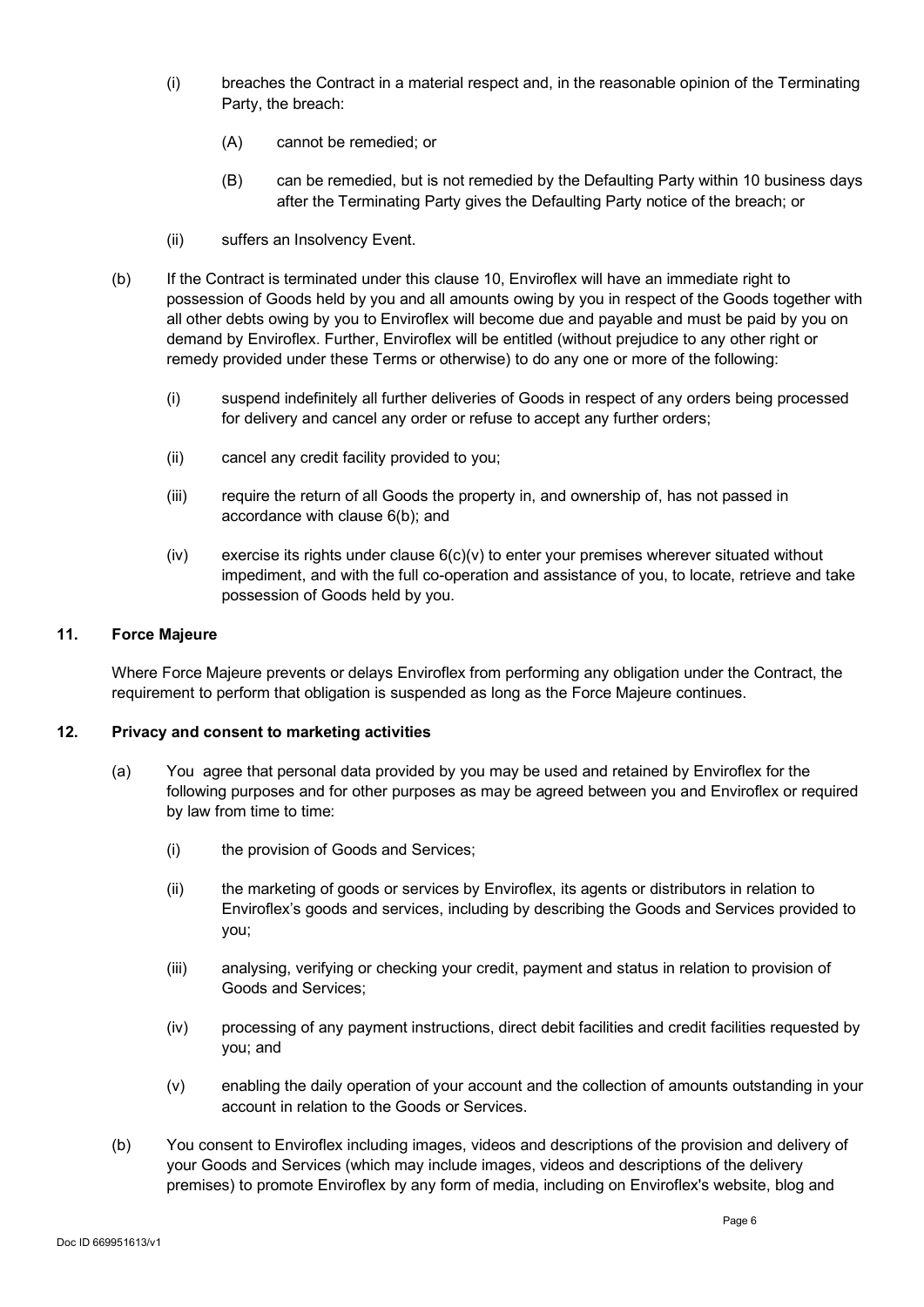social media accounts. If you do not give the consent described in this clause, you must inform Enviroflex in writing at the time of placing the order for the Goods or Services.

### **13. General**

- (a) No failure by Enviroflex to insist on strict performance of any of these Terms is a waiver of any right or remedy which Enviroflex may have, and is not a waiver of any subsequent breach or default by you.
- (b) In these Terms, the words 'include', 'including', 'for example', 'such as' or any form of those words or similar expressions do not limit what else is included and must be construed as if they are followed by the words 'without limitation' unless there is express wording to the contrary.
- (c) Neither the Contract, nor any rights under the Contract may be assigned by you without the prior written consent of Enviroflex.
- (d) If a provision in these Terms is wholly or partly void, illegal or unenforceable in any relevant jurisdiction that provision or part must, to that extent, be treated as deleted from this agreement for the purposes of that jurisdiction. This does not affect the validity or enforceability of the remainder of the provision or any other provision of these Terms.
- (e) The Contract is governed by the laws of Victoria. The parties submit to the non-exclusive jurisdiction of the courts of that State and courts entitled to hear appeals from those courts.
- (f) Without limiting or affecting the continued operation of any clause which as a matter of construction is intended to survive the termination of the Contract, clauses 3, 4, 6, 7, 8, 10(b), 12 and 13 survive the termination of the Contract.

### **14. Definitions**

In these Terms:

- (a) **Australian Consumer Law** means *Schedule 2* of the *Competition and Consumer Act 2010 (Cth)* and the corresponding provisions of the relevant State and Territory fair trading acts;
- (b) **Consumer** has the meaning given to it in *section 3* of the *Australian Consumer Law*;
- (c) **Consumer Guarantee** means a right or guarantee under the Australian Consumer Law that cannot lawfully be excluded;
- (d) **Contract** means the contract of purchase of Goods or Services between Enviroflex and you which comprises these Terms and all orders for Goods or Services placed by you and accepted by Enviroflex;
- (e) **Consequential Loss** means any loss, damage or costs incurred by a party or any other person that is indirect or consequential, as well as loss of revenue; loss of income; loss of business; loss of profits; loss of production; loss of or damage to goodwill or credit; loss of business reputation, future reputation or publicity; loss of use; loss of interest; losses arising from claims by third parties; loss of or damage to credit rating; loss of anticipated savings and/or loss or denial of opportunity;
- (f) **Enviroflex** means Enviroflex Pty Ltd ABN 35 092 931 676 of 1 Forbes Close Knoxfield VIC 3180;
- (g) **Force Majeure** means an act of God; war, revolution or any other unlawful act against public order or authority; an industrial dispute including strike or other labour disturbances; a governmental restraint; a shortage or unavailability of raw materials, production capacity or transportation; and any other event not within the reasonable control of Enviroflex;
- (h) **Goods** means goods supplied by Enviroflex to you;